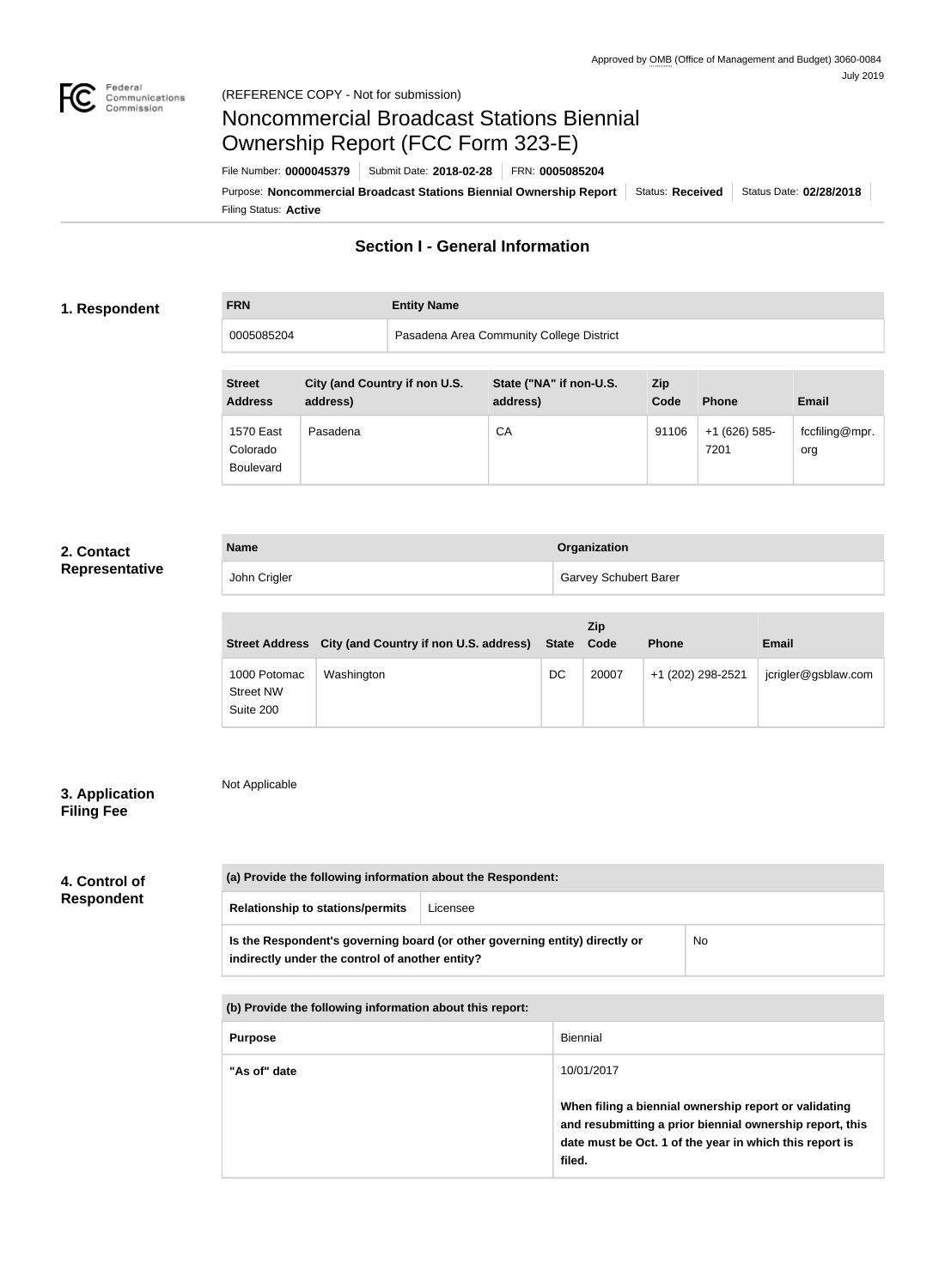#### **5. Licensee(s) and Station(s)**

**Respondent is filing this report to cover the following Licensee(s) and station(s):**

| Licensee/Permittee Name |                                          |                 |              | <b>FRN</b>     |  |
|-------------------------|------------------------------------------|-----------------|--------------|----------------|--|
|                         | Pasadena Area Community College District |                 |              | 0005085204     |  |
| Fac. ID No.             | <b>Call Sign</b>                         | <b>City</b>     | <b>State</b> | <b>Service</b> |  |
| 51701                   | <b>KPCC</b>                              | <b>PASADENA</b> | CA           | FM             |  |

### **Section II – Biennial Ownership Information**

#### **1. 47 C.F.R. Section 73.3613 Documents**

Licensee Respondents that hold authorizations for one or more full power television, AM, and/or FM stations should list all contracts and other instruments set forth in 47 C.F.R. Section 73.3613(a) through (c) for the facility or facilities listed on this report. If the agreement is a network affiliation agreement, check the appropriate box. Otherwise, select "Other." Non-Licensee Respondents should select "Not Applicable" in response to this question.

| Document Information                            |                                                 |  |
|-------------------------------------------------|-------------------------------------------------|--|
| Description of contract or instrument           | <b>Restated Bylaws</b>                          |  |
| Parties to contract or instrument               | Pasadena Area Community College District        |  |
| Date of execution                               | 08/2010                                         |  |
| Date of expiration                              | No expiration date                              |  |
| <b>Agreement type</b><br>(check all that apply) | Other<br><b>Agreement Type: Restated Bylaws</b> |  |

#### **2. Ownership Interests**

**(a)** Ownership Interests. This Question requires Respondents to enter detailed information about ownership interests by generating a series of subforms. Answer each question on each subform. The first subform listing should be for the Respondent itself. If the Respondent is not a natural person, also list each of the officers, members of the governing board (or other governing entity), stockholders, and any other persons or entities with a direct attributable interest in the Respondent pursuant to the standards set forth in 47 C.F.R. Section 73.3555. (A "direct" interest is one that is not held through any intervening companies or entities.) List each interest holder with a direct attributable interest in the Respondent separately.

Leave the percentage of total assets (Equity Debt Plus) field blank for an interest holder unless that interest holder has an attributable interest in the Respondent solely on the basis of the Commission's Equity Debt Plus attribution standard, 47 C.F.R. Section 73.3555, Note 2(i).

In the case of vertical or indirect ownership structures, list only those interests in the Respondent that also represent an attributable interest in the Licensee(s) for which the report is being submitted.

Entities that are part of an organizational structure that includes holding companies or other forms of indirect ownership must file separate ownership reports. In such a structure do not report, or file a separate report for, any interest holder that does not have an attributable interest in the Licensee(s) for which the report is being submitted.

Please see the Instructions for further detail concerning interests that must be reported in response to this question.

The Respondent must provide an FCC Registration Number for each interest holder reported in response to this question. Please see the Instructions for detailed information and guidance concerning this requirement.

| <b>Ownership Information</b> |                                          |                              |  |  |
|------------------------------|------------------------------------------|------------------------------|--|--|
| <b>FRN</b>                   | 0005085204                               |                              |  |  |
| <b>Entity Name</b>           | Pasadena Area Community College District |                              |  |  |
| <b>Address</b>               | PO Box                                   |                              |  |  |
|                              | <b>Street 1</b>                          | 1570 East Colorado Boulevard |  |  |
|                              | <b>Street 2</b>                          |                              |  |  |
|                              |                                          |                              |  |  |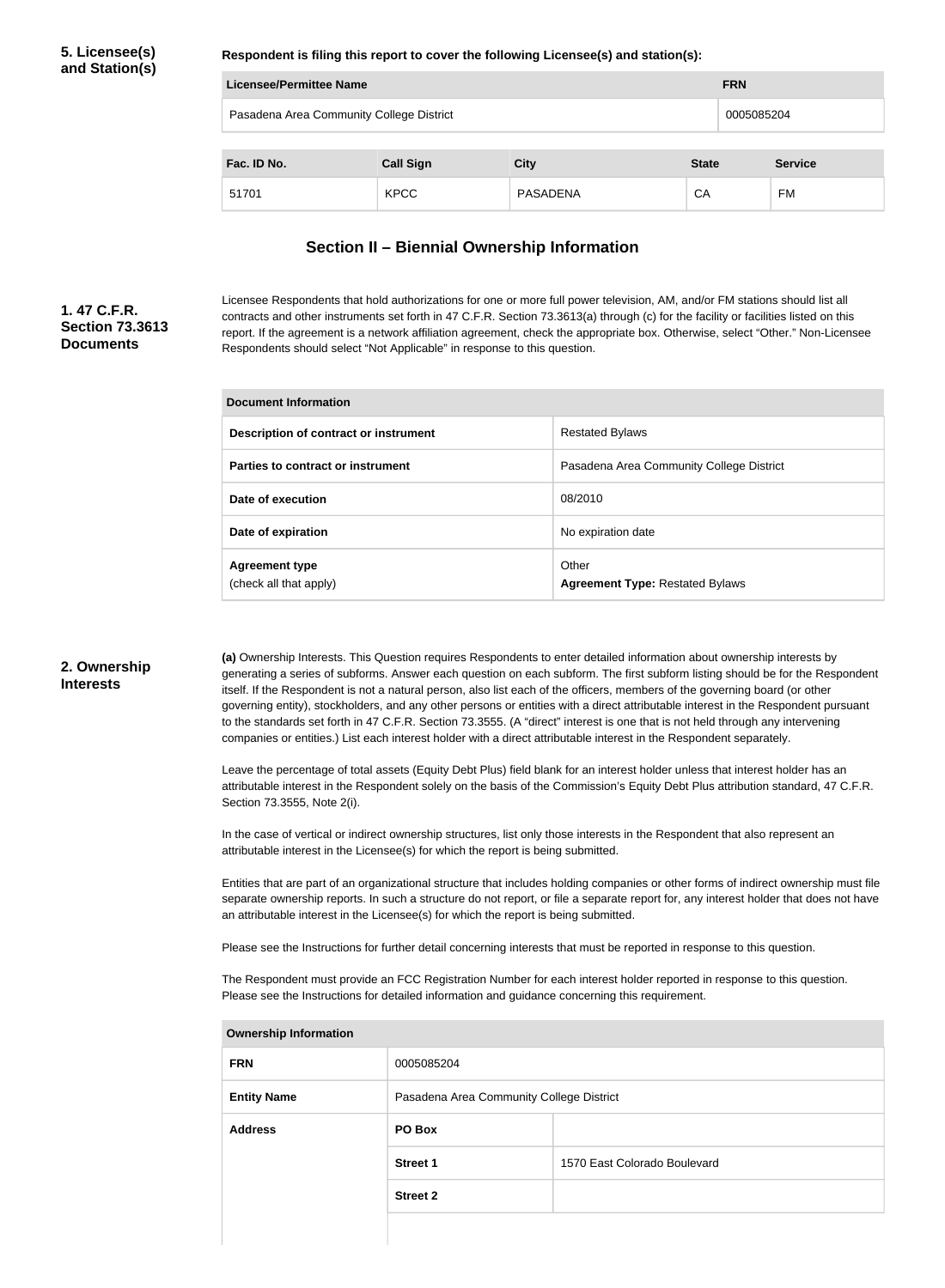|                                                                                            | <b>City</b>                                             | Pasadena             |  |
|--------------------------------------------------------------------------------------------|---------------------------------------------------------|----------------------|--|
|                                                                                            | State ("NA" if non-U.S.<br>address)                     | CA                   |  |
|                                                                                            | <b>Zip/Postal Code</b>                                  | 91106                |  |
|                                                                                            | Country (if non-U.S.<br>address)                        | <b>United States</b> |  |
| <b>Listing Type</b>                                                                        | Respondent                                              |                      |  |
| <b>Positional Interests</b><br>(check all that apply)                                      | Respondent                                              |                      |  |
| <b>Tribal Nation or Tribal</b><br><b>Entity</b>                                            | Interest holder is not a Tribal nation or Tribal entity |                      |  |
| <b>Interest Percentages</b>                                                                | Voting                                                  | 0.0%                 |  |
| (enter percentage values<br>from 0.0 to 100.0)                                             | <b>Equity</b>                                           | 0.0%                 |  |
|                                                                                            | <b>Total assets (Equity Debt</b><br>Plus)               | 0.0%                 |  |
| Does interest holder have an attributable interest in one or more broadcast stations<br>No |                                                         |                      |  |

**that do not appear on this report?**

No

| <b>Ownership Information</b>                              |                                                       |                              |  |
|-----------------------------------------------------------|-------------------------------------------------------|------------------------------|--|
| <b>FRN</b>                                                | 9990118654                                            |                              |  |
| <b>Name</b>                                               | Ross Selvidge                                         |                              |  |
| <b>Address</b>                                            | PO Box                                                |                              |  |
|                                                           | <b>Street 1</b>                                       | 1570 East Colorado Boulevard |  |
|                                                           | <b>Street 2</b>                                       |                              |  |
|                                                           | <b>City</b>                                           | Pasadena                     |  |
|                                                           | State ("NA" if non-U.S.<br>address)                   | CA                           |  |
|                                                           | <b>Zip/Postal Code</b>                                | 91106                        |  |
|                                                           | Country (if non-U.S.<br>address)                      | <b>United States</b>         |  |
| <b>Listing Type</b>                                       | Other Interest Holder                                 |                              |  |
| <b>Positional Interests</b><br>(check all that apply)     | Member of Governing Board (or other governing entity) |                              |  |
| <b>Principal Profession or</b><br><b>Occupation</b>       | <b>Economic Consultant</b>                            |                              |  |
| <b>By Whom Appointed or</b><br><b>Elected</b>             | Area voters                                           |                              |  |
| Citizenship, Gender,                                      | <b>Citizenship</b>                                    | <b>US</b>                    |  |
| <b>Ethnicity, and Race</b><br><b>Information (Natural</b> | Gender                                                | Male                         |  |
| Persons Only)                                             | <b>Ethnicity</b>                                      | Not Hispanic or Latino       |  |
|                                                           | Race                                                  | White                        |  |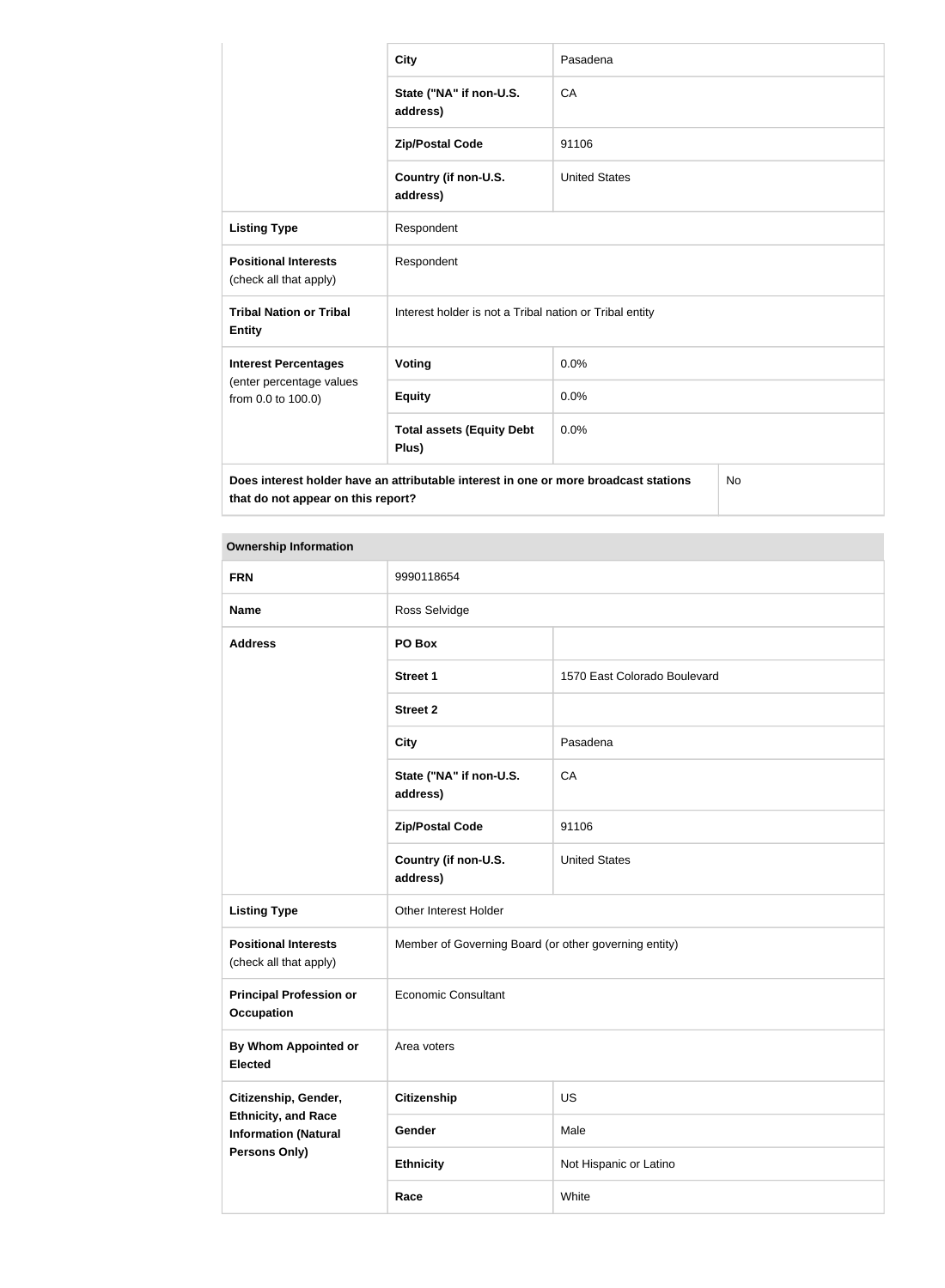| <b>Interest Percentages</b><br>(enter percentage values<br>from 0.0 to 100.0) | Voting                                                                                | 14.3%   |    |
|-------------------------------------------------------------------------------|---------------------------------------------------------------------------------------|---------|----|
|                                                                               | <b>Equity</b>                                                                         | $0.0\%$ |    |
|                                                                               | <b>Total assets (Equity Debt</b><br>Plus)                                             | $0.0\%$ |    |
|                                                                               | Does interest holder have an attributable interest in one or more broadcast stations. |         | N۵ |

**Does interest holder have an attributable interest in one or more broadcast stations that do not appear on this report?**

No

| <b>Ownership Information</b>                                                               |                                                       |                              |  |  |
|--------------------------------------------------------------------------------------------|-------------------------------------------------------|------------------------------|--|--|
| <b>FRN</b>                                                                                 | 9990118655                                            |                              |  |  |
| <b>Name</b>                                                                                | James Osterling                                       |                              |  |  |
| <b>Address</b>                                                                             | PO Box                                                |                              |  |  |
|                                                                                            | <b>Street 1</b>                                       | 1570 East Colorado Boulevard |  |  |
|                                                                                            | <b>Street 2</b>                                       |                              |  |  |
|                                                                                            | <b>City</b>                                           | Pasadena                     |  |  |
|                                                                                            | State ("NA" if non-U.S.<br>address)                   | CA                           |  |  |
|                                                                                            | <b>Zip/Postal Code</b>                                | 91106                        |  |  |
|                                                                                            | Country (if non-U.S.<br>address)                      | <b>United States</b>         |  |  |
| <b>Listing Type</b>                                                                        | Other Interest Holder                                 |                              |  |  |
| <b>Positional Interests</b><br>(check all that apply)                                      | Member of Governing Board (or other governing entity) |                              |  |  |
| <b>Principal Profession or</b><br><b>Occupation</b>                                        | Consulting                                            |                              |  |  |
| By Whom Appointed or<br><b>Elected</b>                                                     | Area voters                                           |                              |  |  |
| Citizenship, Gender,                                                                       | Citizenship                                           | <b>US</b>                    |  |  |
| <b>Ethnicity, and Race</b><br><b>Information (Natural</b>                                  | Gender                                                | Male                         |  |  |
| Persons Only)                                                                              | <b>Ethnicity</b>                                      | Not Hispanic or Latino       |  |  |
|                                                                                            | Race                                                  | White                        |  |  |
| <b>Interest Percentages</b><br>(enter percentage values                                    | Voting                                                | 14.3%                        |  |  |
| from 0.0 to 100.0)                                                                         | <b>Equity</b>                                         | 0.0%                         |  |  |
|                                                                                            | <b>Total assets (Equity Debt</b><br>Plus)             | 0.0%                         |  |  |
| Does interest holder have an attributable interest in one or more broadcast stations<br>No |                                                       |                              |  |  |

**that do not appear on this report?**

**Ownership Information**

| <b>FRN</b>     | 9990118656     |  |
|----------------|----------------|--|
| <b>Name</b>    | Berlinda Brown |  |
| <b>Address</b> | PO Box         |  |
|                |                |  |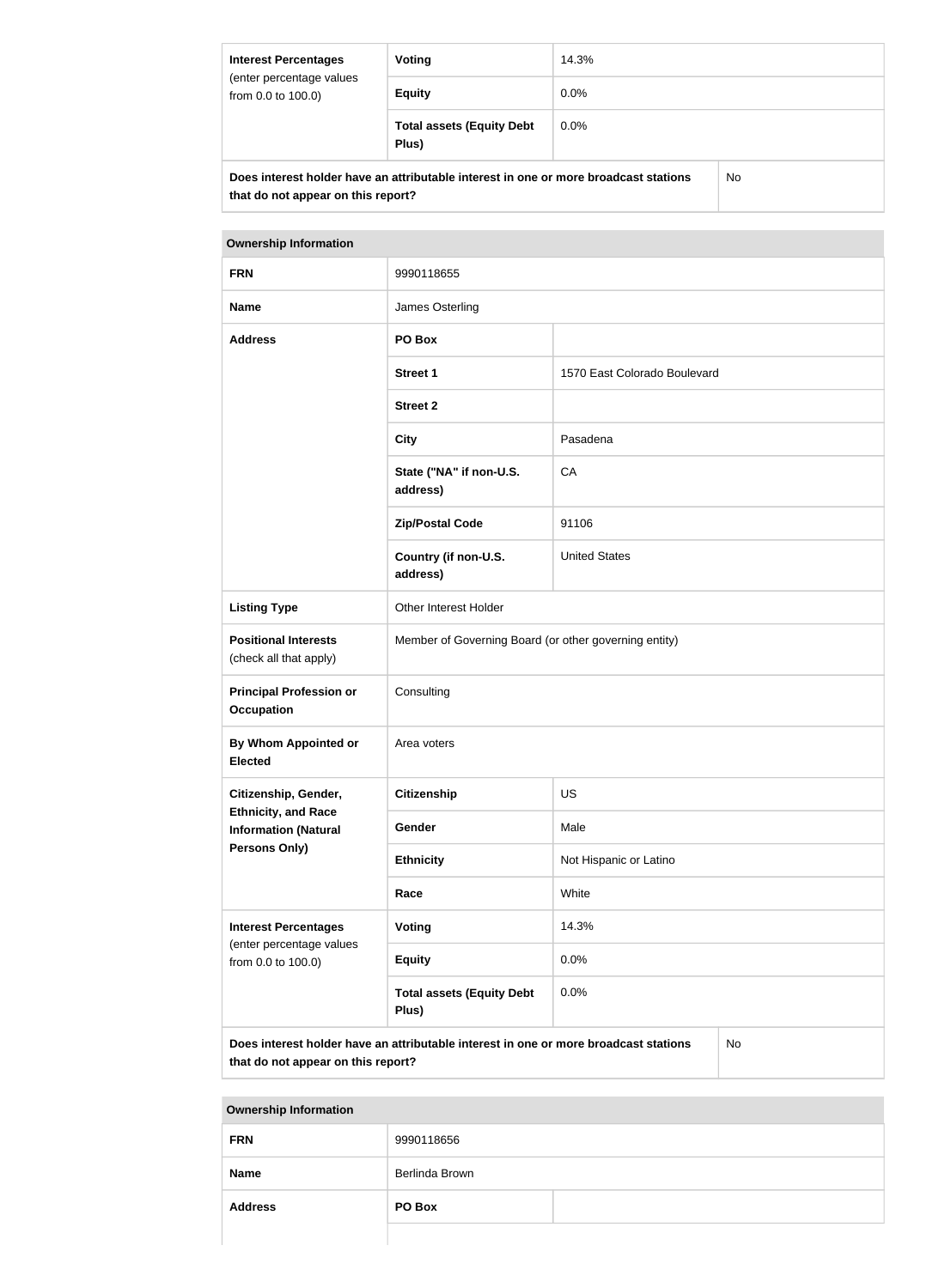|                                                           | <b>Street 1</b>                                                                      | 1570 East Colorado Boulevard     |  |
|-----------------------------------------------------------|--------------------------------------------------------------------------------------|----------------------------------|--|
|                                                           | <b>Street 2</b>                                                                      |                                  |  |
|                                                           | <b>City</b>                                                                          | Pasadena                         |  |
|                                                           | State ("NA" if non-U.S.<br>address)                                                  | CA                               |  |
|                                                           | <b>Zip/Postal Code</b>                                                               | 91106                            |  |
|                                                           | Country (if non-U.S.<br>address)                                                     | <b>United States</b>             |  |
| <b>Listing Type</b>                                       | Other Interest Holder                                                                |                                  |  |
| <b>Positional Interests</b><br>(check all that apply)     | Member of Governing Board (or other governing entity)                                |                                  |  |
| <b>Principal Profession or</b><br><b>Occupation</b>       | Retired                                                                              |                                  |  |
| By Whom Appointed or<br><b>Elected</b>                    | Area voters                                                                          |                                  |  |
| Citizenship, Gender,                                      | Citizenship                                                                          | <b>US</b>                        |  |
| <b>Ethnicity, and Race</b><br><b>Information (Natural</b> | Gender                                                                               | Female                           |  |
| <b>Persons Only)</b>                                      | <b>Ethnicity</b>                                                                     | Not Hispanic or Latino           |  |
|                                                           | Race                                                                                 | <b>Black or African American</b> |  |
| <b>Interest Percentages</b>                               | Voting                                                                               | 14.3%                            |  |
| (enter percentage values<br>from 0.0 to 100.0)            | <b>Equity</b>                                                                        | 0.0%                             |  |
|                                                           | <b>Total assets (Equity Debt</b><br>Plus)                                            | 0.0%                             |  |
|                                                           | Does interest holder have an attributable interest in one or more broadcast stations | No                               |  |

# **that do not appear on this report?**

| <b>Ownership Information</b>                          |                                                       |                              |  |
|-------------------------------------------------------|-------------------------------------------------------|------------------------------|--|
| <b>FRN</b>                                            | 9990118657                                            |                              |  |
| <b>Name</b>                                           | Hoyt Hilsman                                          |                              |  |
| <b>Address</b>                                        | PO Box                                                |                              |  |
|                                                       | <b>Street 1</b>                                       | 1570 East Colorado Boulevard |  |
|                                                       | <b>Street 2</b>                                       |                              |  |
|                                                       | <b>City</b>                                           | Pasadena                     |  |
|                                                       | State ("NA" if non-U.S.<br>address)                   | CA                           |  |
|                                                       | <b>Zip/Postal Code</b>                                | 91106                        |  |
|                                                       | Country (if non-U.S.<br>address)                      | <b>United States</b>         |  |
| <b>Listing Type</b>                                   | <b>Other Interest Holder</b>                          |                              |  |
| <b>Positional Interests</b><br>(check all that apply) | Member of Governing Board (or other governing entity) |                              |  |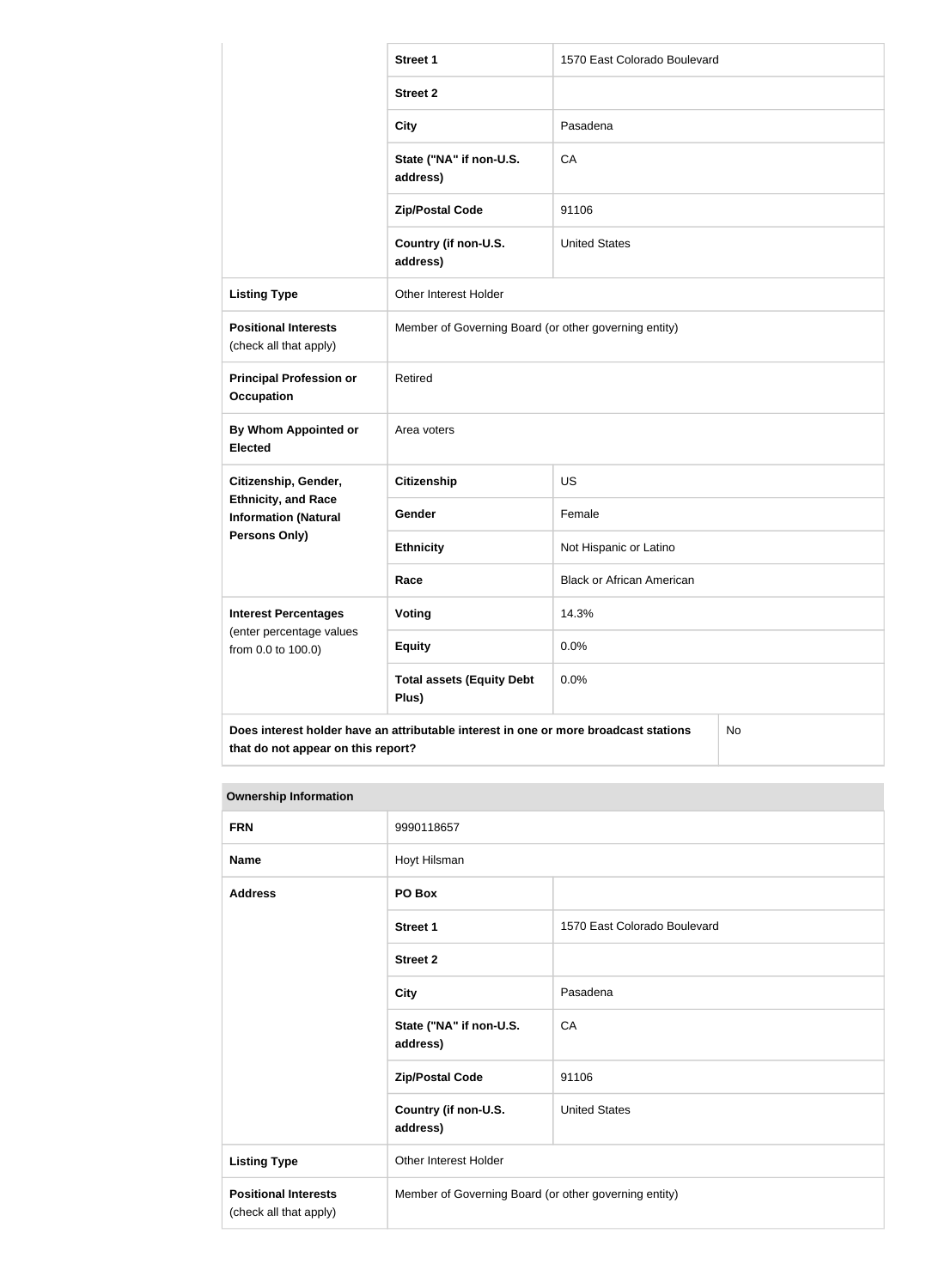| <b>Principal Profession or</b><br><b>Occupation</b>                                                | Writer                                    |                        |  |
|----------------------------------------------------------------------------------------------------|-------------------------------------------|------------------------|--|
| By Whom Appointed or<br><b>Elected</b>                                                             | Area voters                               |                        |  |
| Citizenship, Gender,<br><b>Ethnicity, and Race</b><br><b>Information (Natural</b><br>Persons Only) | <b>Citizenship</b>                        | <b>US</b>              |  |
|                                                                                                    | Gender                                    | Male                   |  |
|                                                                                                    | <b>Ethnicity</b>                          | Not Hispanic or Latino |  |
|                                                                                                    | Race                                      | White                  |  |
| <b>Interest Percentages</b>                                                                        | Voting                                    | 14.3%                  |  |
| (enter percentage values<br>from 0.0 to 100.0)                                                     | <b>Equity</b>                             | 0.0%                   |  |
|                                                                                                    | <b>Total assets (Equity Debt</b><br>Plus) | 0.0%                   |  |
| No.<br>Does interest holder have an attributable interest in one or more broadcast stations        |                                           |                        |  |

**that do not appear on this report?**

| <b>Ownership Information</b>                                               |                                                       |                              |  |
|----------------------------------------------------------------------------|-------------------------------------------------------|------------------------------|--|
| <b>FRN</b>                                                                 | 9990118658                                            |                              |  |
| <b>Name</b>                                                                | Linda Wah                                             |                              |  |
| <b>Address</b>                                                             | PO Box                                                |                              |  |
|                                                                            | <b>Street 1</b>                                       | 1570 East Colorado Boulevard |  |
|                                                                            | <b>Street 2</b>                                       |                              |  |
|                                                                            | <b>City</b>                                           | Pasadena                     |  |
|                                                                            | State ("NA" if non-U.S.<br>address)                   | CA                           |  |
|                                                                            | <b>Zip/Postal Code</b>                                | 91106                        |  |
|                                                                            | Country (if non-U.S.<br>address)                      | <b>United States</b>         |  |
| <b>Listing Type</b>                                                        | Other Interest Holder                                 |                              |  |
| <b>Positional Interests</b><br>(check all that apply)                      | Member of Governing Board (or other governing entity) |                              |  |
| <b>Principal Profession or</b><br><b>Occupation</b>                        | Retired                                               |                              |  |
| By Whom Appointed or<br><b>Elected</b>                                     | Area voters                                           |                              |  |
| Citizenship, Gender,                                                       | <b>Citizenship</b>                                    | <b>US</b>                    |  |
| <b>Ethnicity, and Race</b><br><b>Information (Natural</b><br>Persons Only) | Gender                                                | Female                       |  |
|                                                                            | <b>Ethnicity</b>                                      | Not Hispanic or Latino       |  |
|                                                                            | Race                                                  | Asian                        |  |
| <b>Interest Percentages</b>                                                | <b>Voting</b>                                         | 14.3%                        |  |
| (enter percentage values<br>from 0.0 to 100.0)                             | <b>Equity</b>                                         | 0.0%                         |  |
|                                                                            |                                                       |                              |  |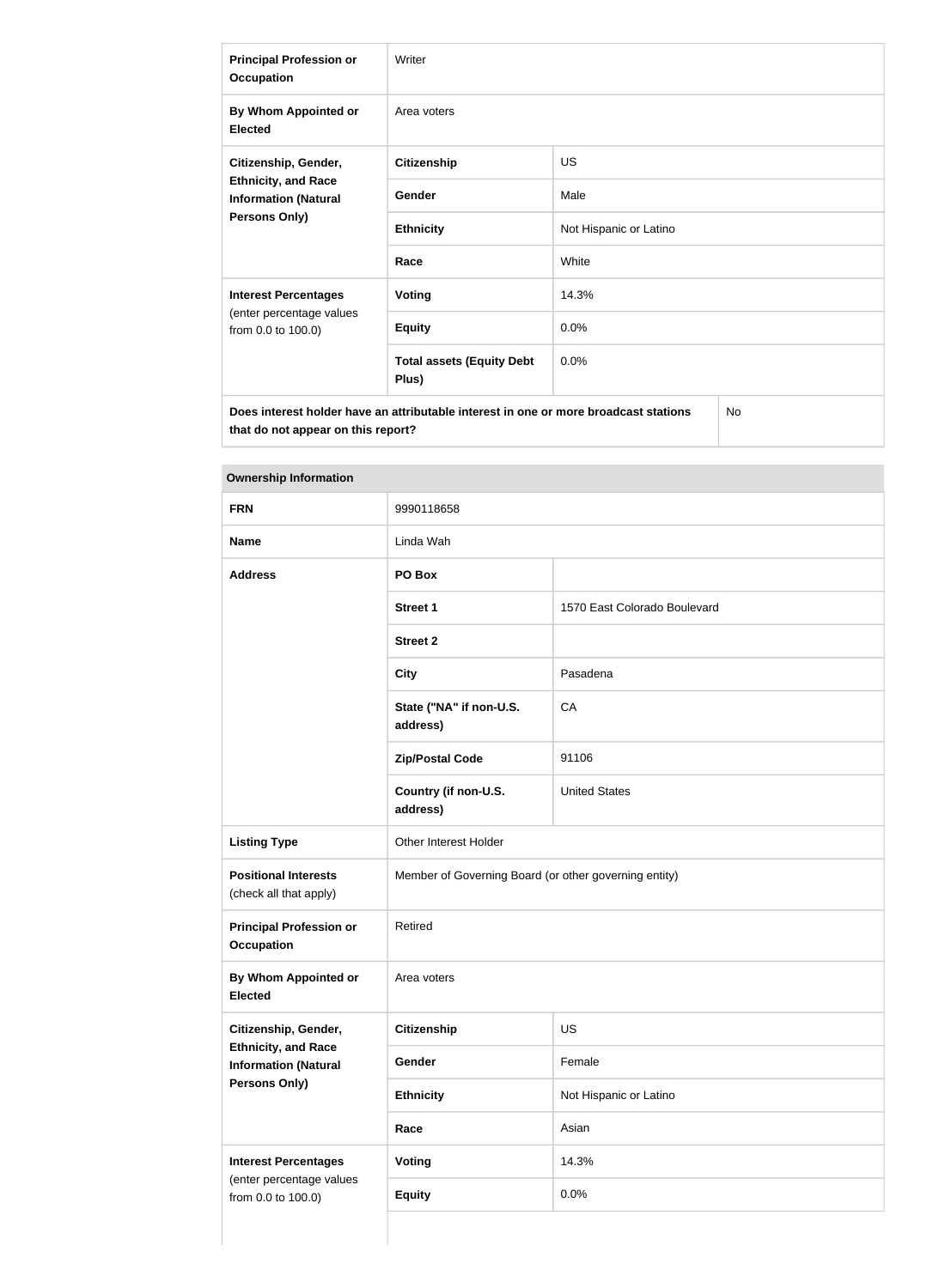| <b>Total assets (Equity Debt</b><br>Plus)                                            | $0.0\%$ |     |
|--------------------------------------------------------------------------------------|---------|-----|
| Does interest holder have an attributable interest in one or more broadcast stations |         | No. |

| that do not appear on this report? |  |  |  |  |
|------------------------------------|--|--|--|--|
|------------------------------------|--|--|--|--|

No

| <b>Ownership Information</b>                                                                                                     |                                                       |                              |  |
|----------------------------------------------------------------------------------------------------------------------------------|-------------------------------------------------------|------------------------------|--|
| <b>FRN</b>                                                                                                                       | 9990118659                                            |                              |  |
| <b>Name</b>                                                                                                                      | John Martin                                           |                              |  |
| <b>Address</b>                                                                                                                   | PO Box                                                |                              |  |
|                                                                                                                                  | <b>Street 1</b>                                       | 1570 East Colorado Boulevard |  |
|                                                                                                                                  | <b>Street 2</b>                                       |                              |  |
|                                                                                                                                  | <b>City</b>                                           | Pasadena                     |  |
|                                                                                                                                  | State ("NA" if non-U.S.<br>address)                   | CA                           |  |
|                                                                                                                                  | <b>Zip/Postal Code</b>                                | 91106                        |  |
|                                                                                                                                  | Country (if non-U.S.<br>address)                      | <b>United States</b>         |  |
| <b>Listing Type</b>                                                                                                              | Other Interest Holder                                 |                              |  |
| <b>Positional Interests</b><br>(check all that apply)                                                                            | Member of Governing Board (or other governing entity) |                              |  |
| <b>Principal Profession or</b><br><b>Occupation</b>                                                                              | Administrator                                         |                              |  |
| By Whom Appointed or<br><b>Elected</b>                                                                                           | Area voters                                           |                              |  |
| Citizenship, Gender,                                                                                                             | <b>Citizenship</b><br><b>US</b>                       |                              |  |
| <b>Ethnicity, and Race</b><br><b>Information (Natural</b>                                                                        | Gender                                                | Male                         |  |
| <b>Persons Only)</b>                                                                                                             | <b>Ethnicity</b>                                      | Not Hispanic or Latino       |  |
|                                                                                                                                  | Race                                                  | White                        |  |
| <b>Interest Percentages</b>                                                                                                      | Voting                                                | 14.3%                        |  |
| (enter percentage values<br>from 0.0 to 100.0)                                                                                   | <b>Equity</b>                                         | 0.0%                         |  |
|                                                                                                                                  | <b>Total assets (Equity Debt</b><br>Plus)             | 0.0%                         |  |
| Does interest holder have an attributable interest in one or more broadcast stations<br>No<br>that do not appear on this report? |                                                       |                              |  |

| <b>Ownership Information</b> |                       |                              |
|------------------------------|-----------------------|------------------------------|
| <b>FRN</b>                   | 9990118660            |                              |
| <b>Name</b>                  | <b>Anthony Fellow</b> |                              |
| <b>Address</b>               | PO Box                |                              |
|                              | <b>Street 1</b>       | 1570 East Colorado Boulevard |
|                              | <b>Street 2</b>       |                              |
|                              |                       |                              |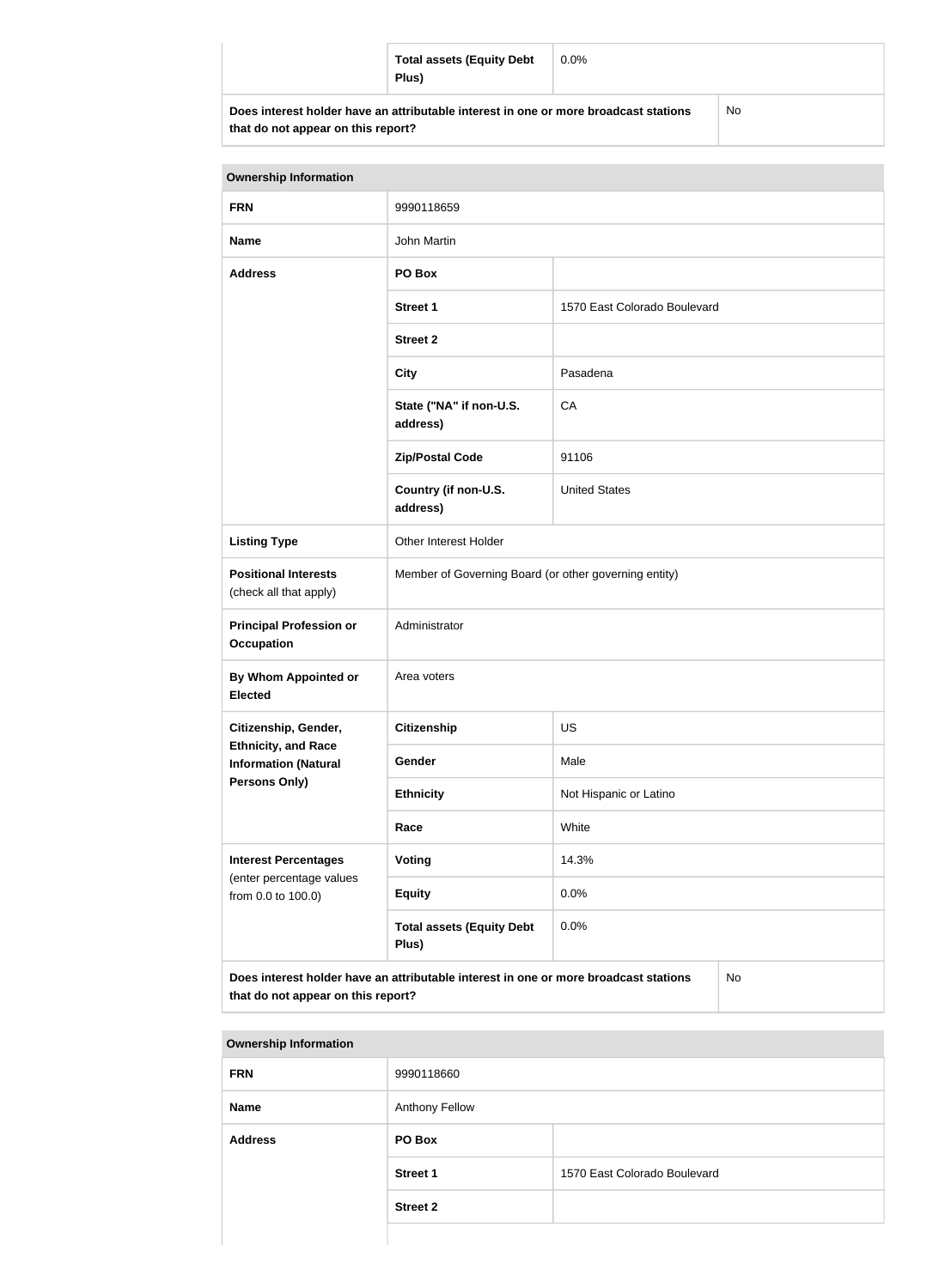|                                                                                                                                                                                                             | <b>City</b>                                           | Pasadena               |  |  |
|-------------------------------------------------------------------------------------------------------------------------------------------------------------------------------------------------------------|-------------------------------------------------------|------------------------|--|--|
|                                                                                                                                                                                                             | State ("NA" if non-U.S.<br>address)                   | CA                     |  |  |
|                                                                                                                                                                                                             | <b>Zip/Postal Code</b>                                | 91106                  |  |  |
|                                                                                                                                                                                                             | Country (if non-U.S.<br>address)                      | <b>United States</b>   |  |  |
| <b>Listing Type</b>                                                                                                                                                                                         | <b>Other Interest Holder</b>                          |                        |  |  |
| <b>Positional Interests</b><br>(check all that apply)                                                                                                                                                       | Member of Governing Board (or other governing entity) |                        |  |  |
| <b>Principal Profession or</b><br><b>Occupation</b>                                                                                                                                                         | <b>University Professor</b>                           |                        |  |  |
| By Whom Appointed or<br><b>Elected</b>                                                                                                                                                                      | Area voters                                           |                        |  |  |
| Citizenship, Gender,                                                                                                                                                                                        | Citizenship                                           | <b>US</b>              |  |  |
| <b>Ethnicity, and Race</b><br><b>Information (Natural</b>                                                                                                                                                   | Gender                                                | Male                   |  |  |
| Persons Only)                                                                                                                                                                                               | <b>Ethnicity</b>                                      | Not Hispanic or Latino |  |  |
|                                                                                                                                                                                                             | Race                                                  | White                  |  |  |
| <b>Interest Percentages</b><br>(enter percentage values                                                                                                                                                     | Voting                                                | 14.3%                  |  |  |
| from 0.0 to 100.0)                                                                                                                                                                                          | <b>Equity</b>                                         | 0.0%                   |  |  |
|                                                                                                                                                                                                             | <b>Total assets (Equity Debt</b><br>Plus)             | 0.0%                   |  |  |
| Does interest holder have an attributable interest in one or more broadcast stations<br><b>No</b><br>that do not appear on this report?                                                                     |                                                       |                        |  |  |
| (b) Respondent certifies that any interests, including equity, financial, or voting<br>Yes<br>interests, not reported in this filing are non-attributable.<br>If "No," submit as an exhibit an explanation. |                                                       |                        |  |  |

| (c) Is Respondent seeking an attribution exemption for any officer or director with<br>duties wholly unrelated to the Licensee(s)? | No |
|------------------------------------------------------------------------------------------------------------------------------------|----|
| If "Yes," complete the information in the required fields and submit an Exhibit fully describing                                   |    |
| that individual's duties and responsibilities, and explaining why that individual should not be                                    |    |
| attributed an interest.                                                                                                            |    |

# **3. Organizational Chart (Licensees Only)**

Attach a flowchart or similar document showing the Licensee's vertical ownership structure including the Licensee and all entities that have attributable interests in the Licensee. Licensees with a single parent entity may provide a brief explanatory textual Exhibit in lieu of a flowchart or similar document. Licensees without parent entities should so indicate in a textual Exhibit.

**Non-Licensee Respondents should select "N/A" in response to this question.**

Licensee does not have a parent entity

## **Section III - Certification**